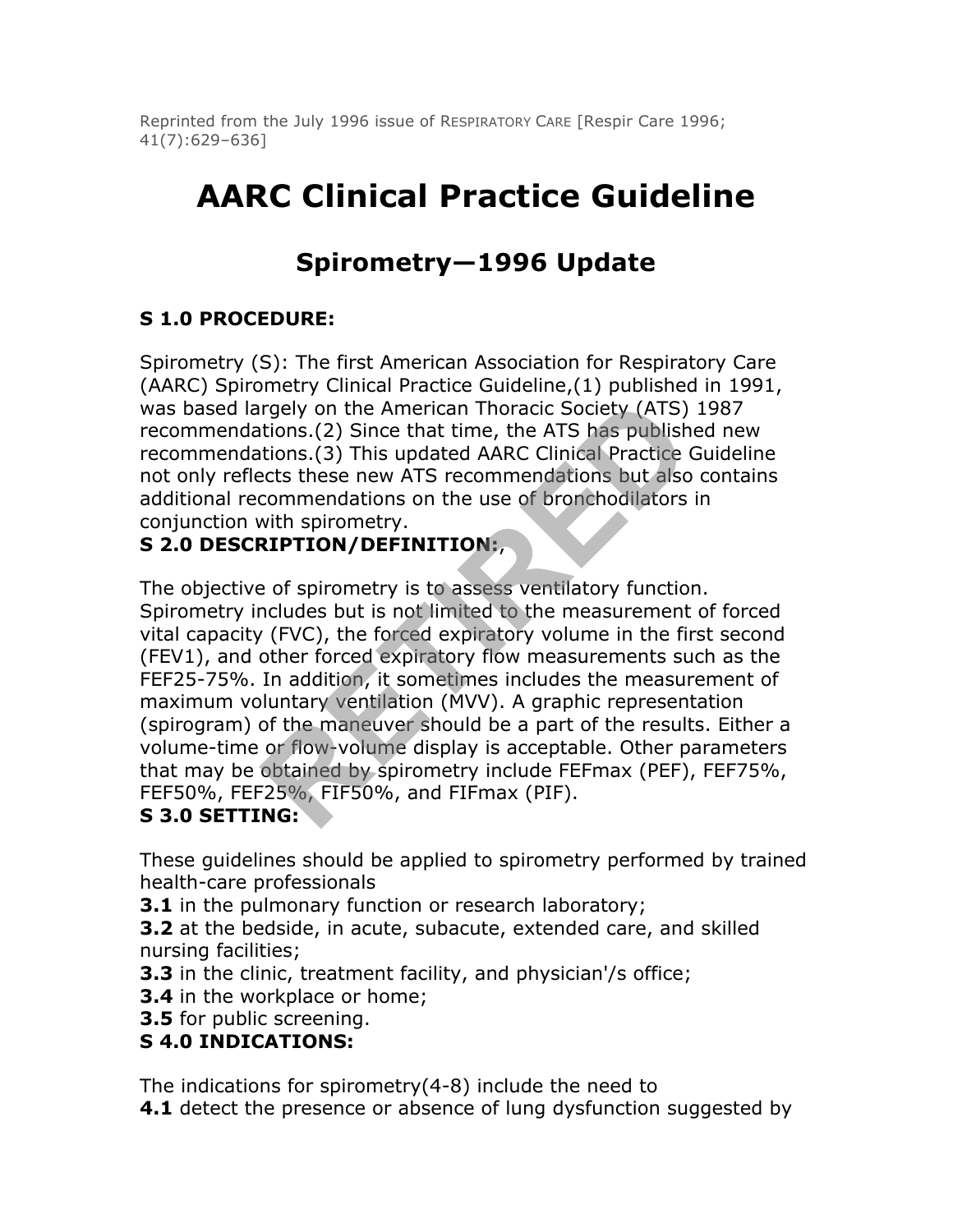history or physical signs and symptoms (eg, age, smoking history, family history of lung disease, cough, dyspnea, wheezing) and/or the presence of other abnormal diagnostic tests (eg, chest radiograph, arterial blood gas analysis);

**4.2** quantify the severity of known lung disease;

**4.3** assess the change in lung function over time or following administration of or change in therapy;

**4.4** assess the potential effects or response to environmental or occupational exposure;

**4.5** assess the risk for surgical procedures known to affect lung function;

**4.6** assess impairment and/or disability (eg, for rehabilitation, legal reasons, military).

## **S 5.0 CONTRAINDICATIONS:**

The requesting physician should be made aware that the

circumstances listed in this section could affect the reliability of spirometry measurements. In addition, forced expiratory maneuvers may aggravate these conditions, which may make test postponement necessary until the medical condition(s) resolve(s). **RAINDICATIONS:**<br>
Ing physician should be made aware that the<br>
Insessurements. In addition, forced expiratory n<br>
the these conditions, which may make test positil the medical condition(s) resolve(s).<br>
Iraindications(9,10)

Relative contraindications(9,10) to performing spirometry are

**5.1** hemoptysis of unknown origin (forced expiratory maneuver may aggravate the underlying condition);

**5.2** pneumothorax;

**5.3** unstable cardiovascular status (forced expiratory maneuver may worsen angina or cause changes in blood pressure) or recent myocardial infarction or pulmonary embolus;

**5.4** thoracic, abdominal, or cerebral aneurysms (danger of rupture due to increased thoracic pressure);

**5.5** recent eye surgery (eg, cataract);

**5.6** presence of an acute disease process that might interfere with test performance (eg, nausea, vomiting);

**5.7** recent surgery of thorax or abdomen.

## **S 6.0 HAZARD/COMPLICATIONS:**

Although spirometry is a safe procedure, untoward reactions may occur, and the value of the information anticipated from spirometry should be weighed against potential hazards. The following have been reported anecdotally:

- **6.1** pneumothorax;
- **6.2** increased intracranial pressure;
- **6.3** syncope, dizziness, light-headedness;
- **6.4** chest pain;
- **6.5** paroxysmal coughing;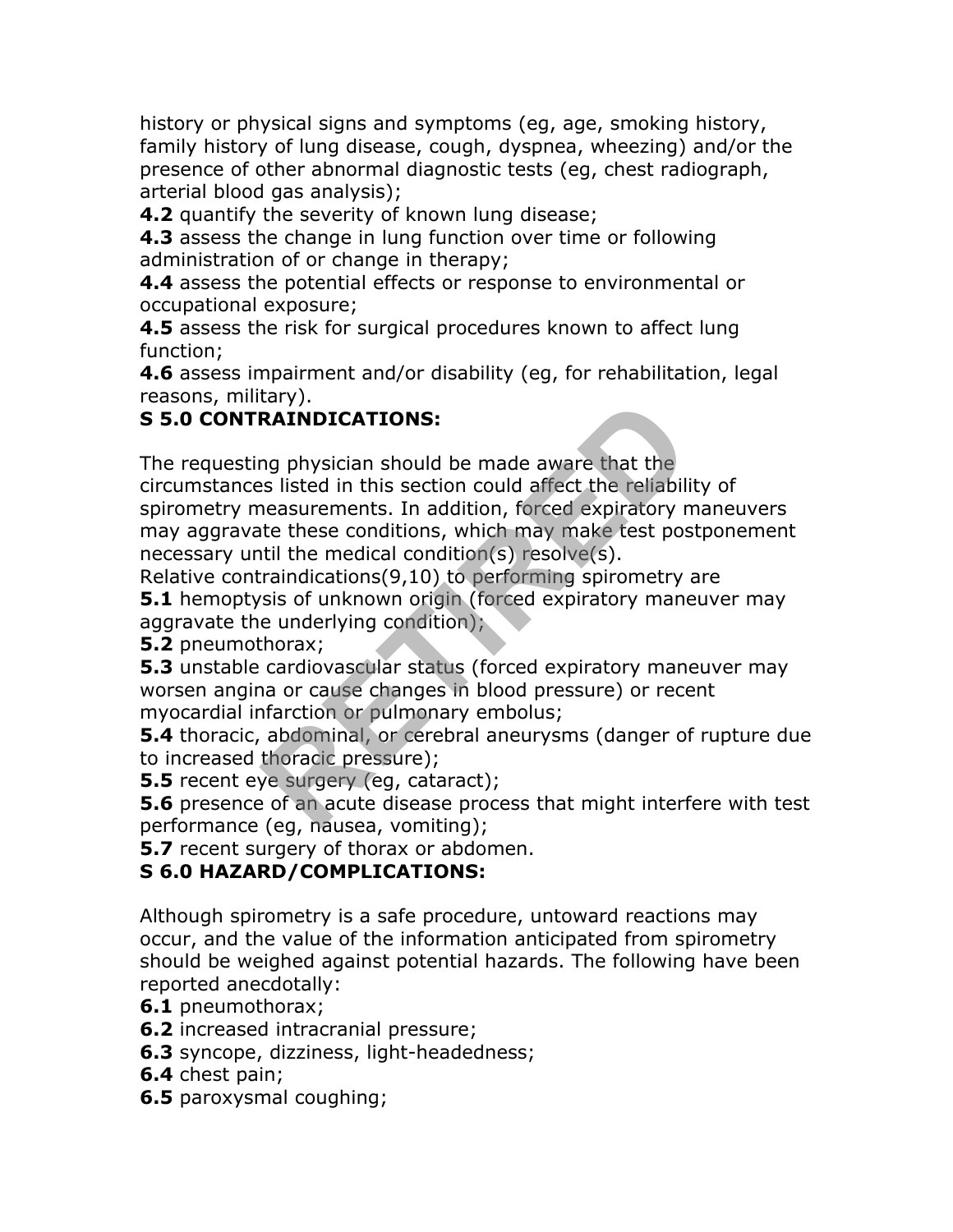**6.6** contraction of nosocomial infections;

**6.7** oxygen desaturation due to interruption of oxygen therapy;

**6.8** bronchospasm.

#### **S 7.0 LIMITATIONS OF METHODOLOGY/ VALIDATION OF RESULTS:**

**7.1** Spirometry is an effort-dependent test that requires careful instruction and the cooperation of the test subject. Inability to perform acceptable maneuvers may be due to poor subject motivation or failure to understand instructions. Physical impairment and young age (eg, children < 5 years of age) may also limit the subject's ability to perform spirometric maneuvers. These limitations do not preclude attempting spirometry but should be noted and taken into consideration when the results are interpreted.

**7.2** The results of spirometry should meet the following criteria for number of trials, acceptability, and reproducibility. The acceptability criteria should be applied before reproducibility is checked.

**7.2.1** Number of trials: A minimum of 3 acceptable FVC maneuvers should be performed.(3) If a subject is unable to perform a single acceptable maneuver after 8 attempts, testing may be discontinued. However, after additional instruction and demonstration, more maneuvers may be performed depending on the subject's clinical condition and tolerance. The results are interpreted.<br>
Then the results are interpreted.<br>
Its of spirometry should meet the following cridits of spirometry should meet the following cridits), acceptability, and reproducibility. The acceptable befo

**7.2.2** Acceptability: A good 'start-of-test' includes:

**7.2.2.1** an extrapolated volume of < or = 5% of the FVC or 150 mL, whichever is greater;

**7.2.2.2** no hesitation or false start;

**7.2.2.3** a rapid start to rise time.

**7.2.3** Acceptability: no cough, especially during the first second of the maneuver.

**7.2.4** Acceptability: no early termination of exhalation.

**7.2.4.1** A minimum exhalation time of 6 seconds is recommended, unless there is an obvious plateau of reasonable duration (ie, no volume change for at least 1 second) or the subject cannot or should not continue to exhale further.(3)

**7.2.4.2** No maneuver should be eliminated solely because of early termination. The FEV1 from such maneuvers may be valid, and the volume expired may be an estimate of the true FVC, although the FEV1/FVC and FEF25-75% may be overestimated.

**7.2.5** Reproducibility:

**7.2.5.1** The two largest FVCs from acceptable maneuvers should not vary by more than 0.200 L, and the two largest FEV1s from acceptable maneuvers should not vary by more than 0.200 L.

Note: The ATS has changed its recommendations from those made in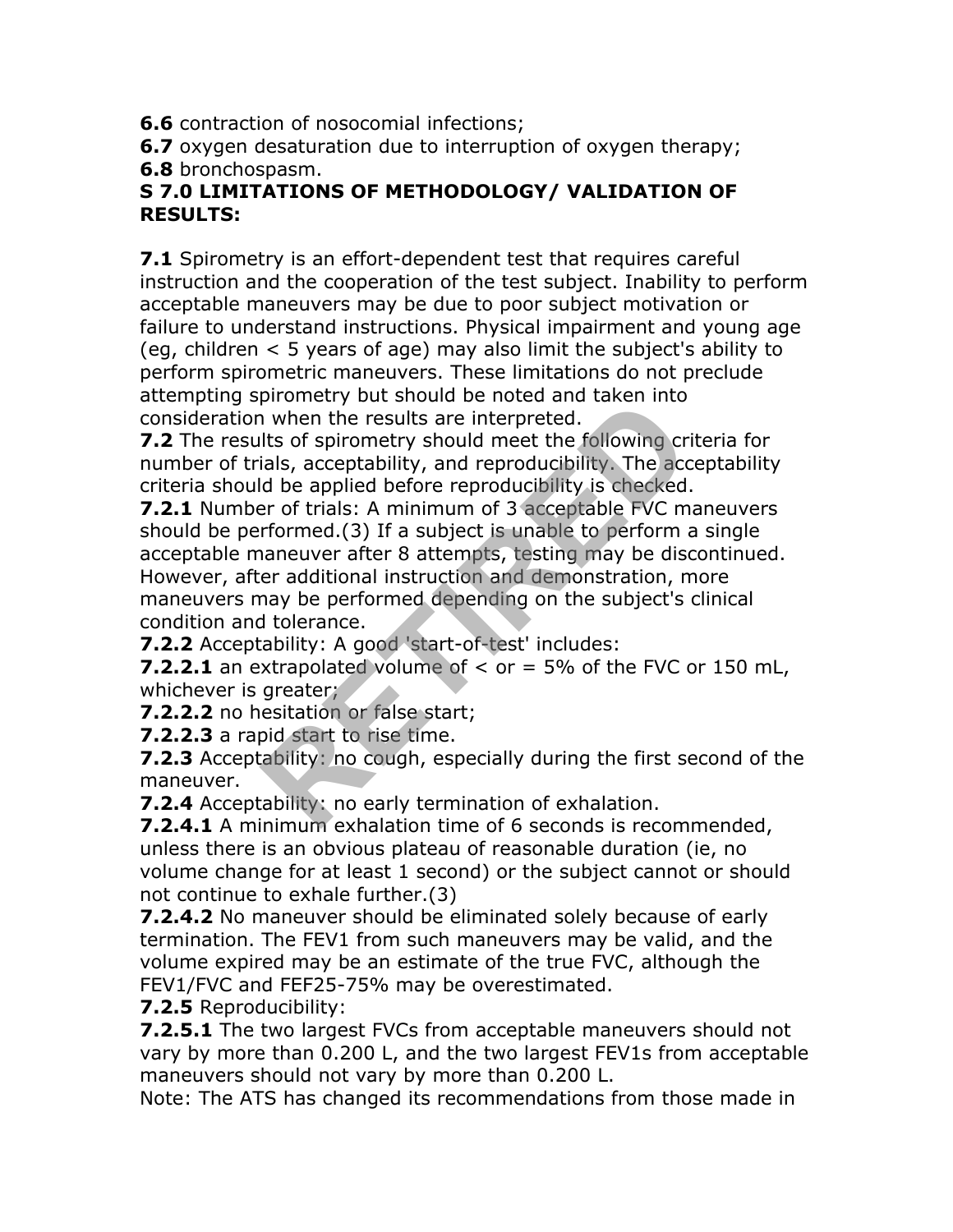the 1987 ATS guideline(2) (a reproducibility criterion of 5% or 0.100 L, whichever is larger). This change is based on evidence from Hankinson and Bang suggesting that intrasubject variability is independent of body size and that individuals of short stature are less likely to meet the older criterion than are taller subjects.(11) In addition, the 0.200-L criterion is simple to apply. However, there are two concerns with this change. The first is whether the 0.200-L criterion is too permissive in shorter individuals (eg, children). Enright and co-workers(12) reported a failure rate of only 2.1% in 21,432 testing sessions on adults using the 5% or 100-mL criterion. In addition, they found that only 0.4% of test sessions failed to meet relaxed criteria of 5% or 200 mL. These failure rates are much lower than the 5-15% failure rates reported by Hankinson and Bang.(11) Enright and co-workers did not study children, but there was some height overlap in the two studies. Thus, we are not convinced that the 5% rule is inappropriate when applied to shorter individuals. Indeed, Hankinson and Bang stated in their report "...it appears that the technician appropriately responded to the lack of a reproducible or acceptable test result by obtaining more maneuvers from these subjects." The second concern is that the 0.200-L criterion may be too rigid for very tall individuals (eg, height  $> 75$  inches). Hankinson and Bang did not study subjects taller than 190 cm (ie, 75 inches). In order to send a consistent message, we recommend the ATS reproducibility criterion but urge practitioners: (a) to use this criterion as a goal during data collection and not to reject a spirogram solely on the basis of its poor reproducibility, (b) to exceed the reproducibility criterion whenever possible because it will decrease inter- and intralaboratory variability, and (c) to comment in the written report when reproducibility criteria cannot be met. Id Bang.(11) Emight and co workers and not s<br>there was some height overlap in the two stu<br>onvinced that the 5% rule is inappropriate which<br>iduals. Indeed, Hankinson and Bang stated in<br>it int the technician appropriately re

**7.3** Maximum voluntary ventilation (MVV) is the volume of air exhaled in a specified period during rapid, forced breathing.(3) This measurement is sometimes referred to as the maximum breathing capacity (MBC).

**7.3.1** The period of time for performing this maneuver should be at least 12 seconds but no more than 15 seconds, with the data reported as L/min at BTPS.

**7.3.2** At least two trials should be obtained, and the two highest should agree within  $\pm$  10%.

**7.4** The use of a nose clip for all spirometric maneuvers is strongly encouraged.

**7.5** Subjects may be studied in either the sitting or standing position. Occasionally, a subject may experience syncope or dizziness while performing the forced expiratory maneuver. Thus, the sitting position may be safer. If such a subject is standing, an appropriate chair (ie, with arms and not on rollers) should be placed behind the subject in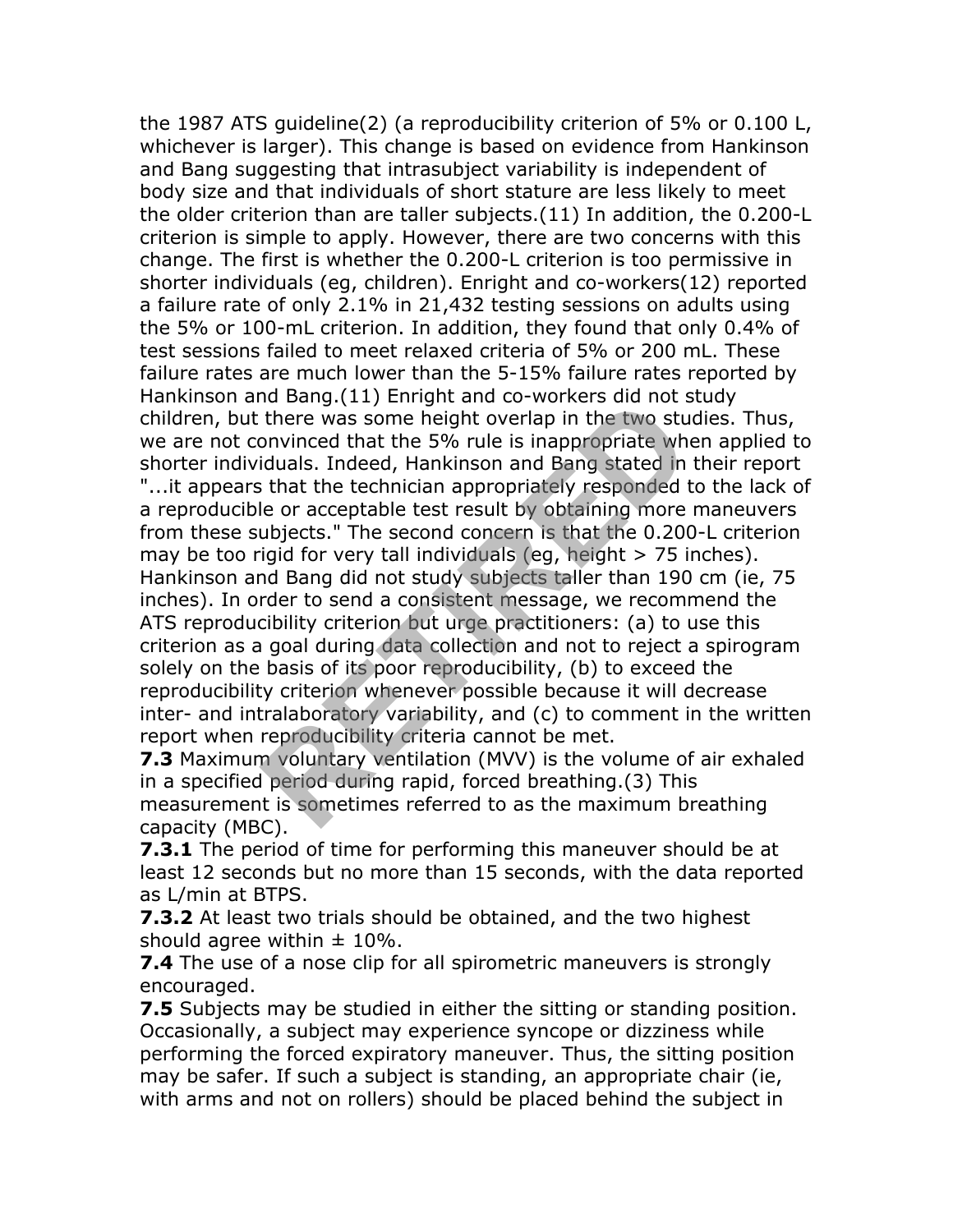the event that he or she needs to be seated quickly. When the maneuver is performed from a seated position, the subject should sit erect with both feet on the floor, and be positioned correctly in relation to the equipment. Test position should be noted on the report.

**7.6** Spirometry is often performed before and after inhalation of a bronchodilator.

**7.6.1** The drug, dose, and mode of delivery should be specifically ordered by the managing physician or determined by the laboratory and should be noted in the report.

**7.6.2** The length of the interval between administration of the bronchodilator and postbronchodilator testing varies among laboratories,(13-17) but there appears to be more support for a minimum interval of 15 minutes for most short and intermediateacting beta-2 agonists.(14-17) This does not guarantee that peak response will be determined, and underestimation of peak bronchodilator response can occur.

**7.6.3** Subjects who use inhaled short-acting bronchodilators should be tested at least 4 to 6 hours after the last use of their inhaled bronchodilator to allow proper assessment of acute bronchodilator response. Long-acting inhaled bronchodilators may need to be withheld for a more extended period. Subjects should understand that if they need to administer their bronchodilator prior to the test because of breathing problems, they should do so. Bronchodilators taken on the day of testing should be noted in the report. Table 1 lists commonly used drugs that may confound assessment of acute bronchodilator response and the recommended times for withholding. Table 1. Recommended Times for Withholding Commonly Used Proposition of 15 infinites for most short and intermit and intermitive appoints. (14-17) This does not guarantee that be determined, and underestimation of peak or response can occur.<br>
Subset of their inhala of peak of th

Bronchodilators When Bronchodilator Response Is To Be Assessed\*

| Drug           | Withholding Time (hours) |
|----------------|--------------------------|
| salmeterol     | 12.                      |
| ipratropium    | 6                        |
| terbutaline    | $4 - 8$                  |
| albuterol      | $4 - 6$                  |
| metaproterenol | 4                        |
| isoetharine    | 3                        |
|                |                          |

*\*Based on consensus of committee and known duration of action*

**7.6.4** Interpretation of response to a bronchodilator should take into account both magnitude and consistency of change in the pulmonary function data. The recommended criterion for response to a bronchodilator in adults for FEV1 and FVC is a 12% improvement from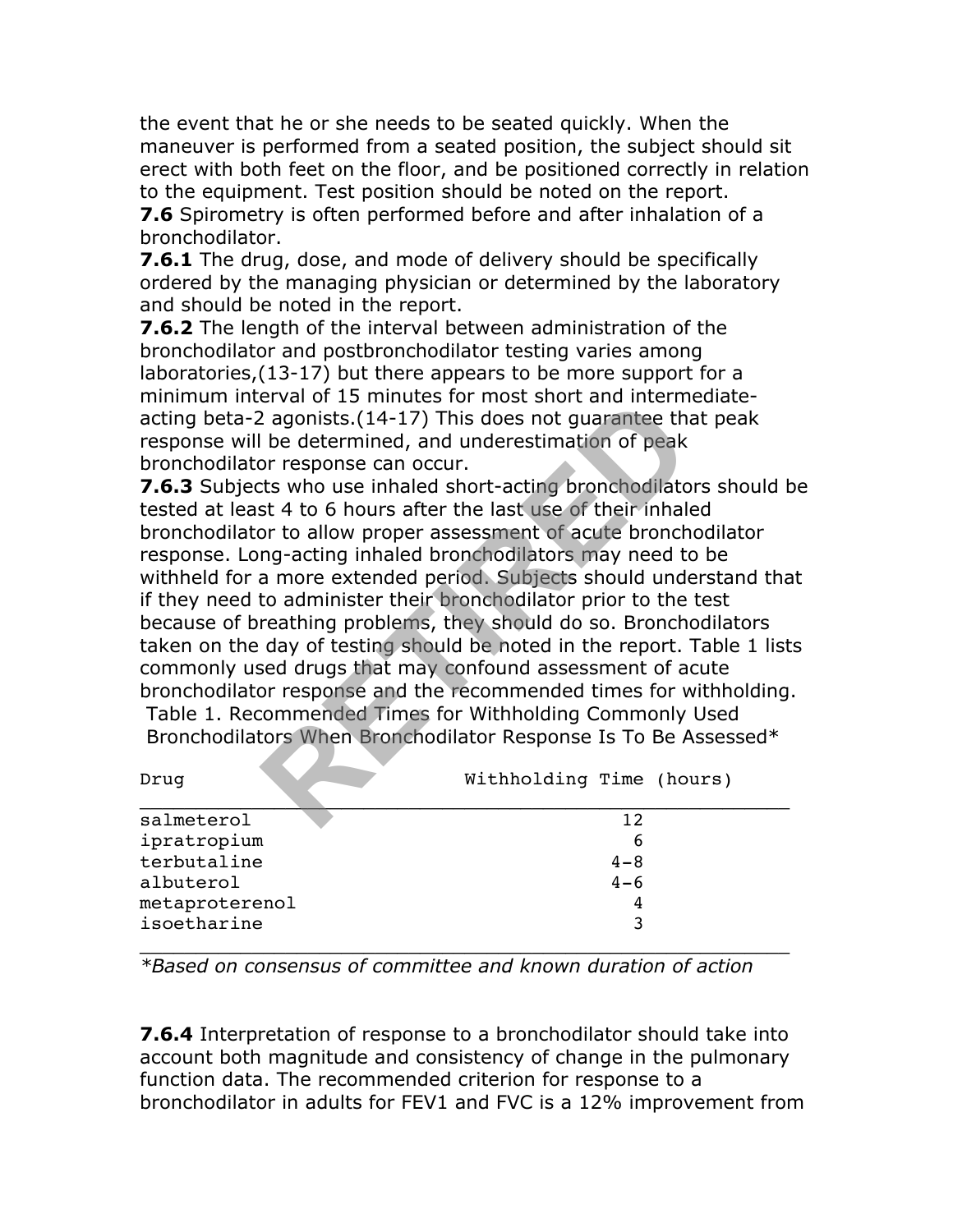baseline and an absolute change of 0.200 L.(18) However, because the peak effect of the drug may not always be determined, the inability to meet this response criterion does not exclude a response. In addition, dynamic compression of the airways during the forced expiratory maneuver may mask bronchodilator response in some subjects, and the additional measurement of airway resistance and calculation of specific conductance and resistance may provide documentation of airway responsiveness.(19)

**7.7** Reporting of results:

**7.7.1** The largest FVC and FEV1 (at BTPS) should be reported even if they do not come from the same curve.

**7.7.2** Other reported measures (eg, FEF25-75% and instantaneous expiratory flowrates, such as FEFmax and FEF50%) should be obtained from the single acceptable 'best-test' curve (ie, largest sum of FVC and FEV1) and reported at BTPS.

**7.7.3** All values should be recorded and stored so that comparison for reproducibility and the ability to detect spirometry-induced bronchospasm (as evidenced by a worsening in spirometric values with successive attempts-and not related to fatigue) are simplified.

**7.7.4** The highest MVV trial should be reported.

**7.8** Subject demographics and related information:

**7.8.1** Age: The age on day of test should be used.

**7.8.2** Height: The subject should stand fully erect with eyes looking straight ahead and be measured with the feet together without shoes. An accurate measuring device should be used. For subjects who cannot stand or who have a spinal deformity (eg, kyphoscoliosis), the arm span from finger tip to finger tip with arms stretched in opposite directions can be used as an estimate of height.(20) acceptable 'best-test' curve (ie, largest sur-<br>ported at BTPS.<br>transformation of the ability to detect spirometry-induced<br>m (as evidenced by a worsening in spirometric<br>ttempts-and not related to fatigue) are simplif<br>ghest

**7.8.3** Weight: An accurate scale should be used to determine the subject's weight while wearing indoor clothes but without shoes.

**7.8.4** Race: The race or ethnic background of the subject should be determined and reported to help ensure the use of appropriate reference values and appropriate interpretation of data.

**7.8.5** The time of day, equipment or instrumentation used, and name of the technician administering the test should be recorded.

**7.9** Open- and closed-circuit testing:

**7.9.1** Open circuit: The subject takes a maximal inspiration from the room, inserts the mouthpiece into the mouth, and then blows out either slowly (SVC) or rapidly (FVC) until the end-of-test criterion is met. Although the open-circuit technique works well for some subjects, others have difficulty maintaining a maximum inspiration while trying to position the mouthpiece correctly in the mouth. These subjects may lose some of their vital capacity due to leakage prior to the expiratory maneuver.(11)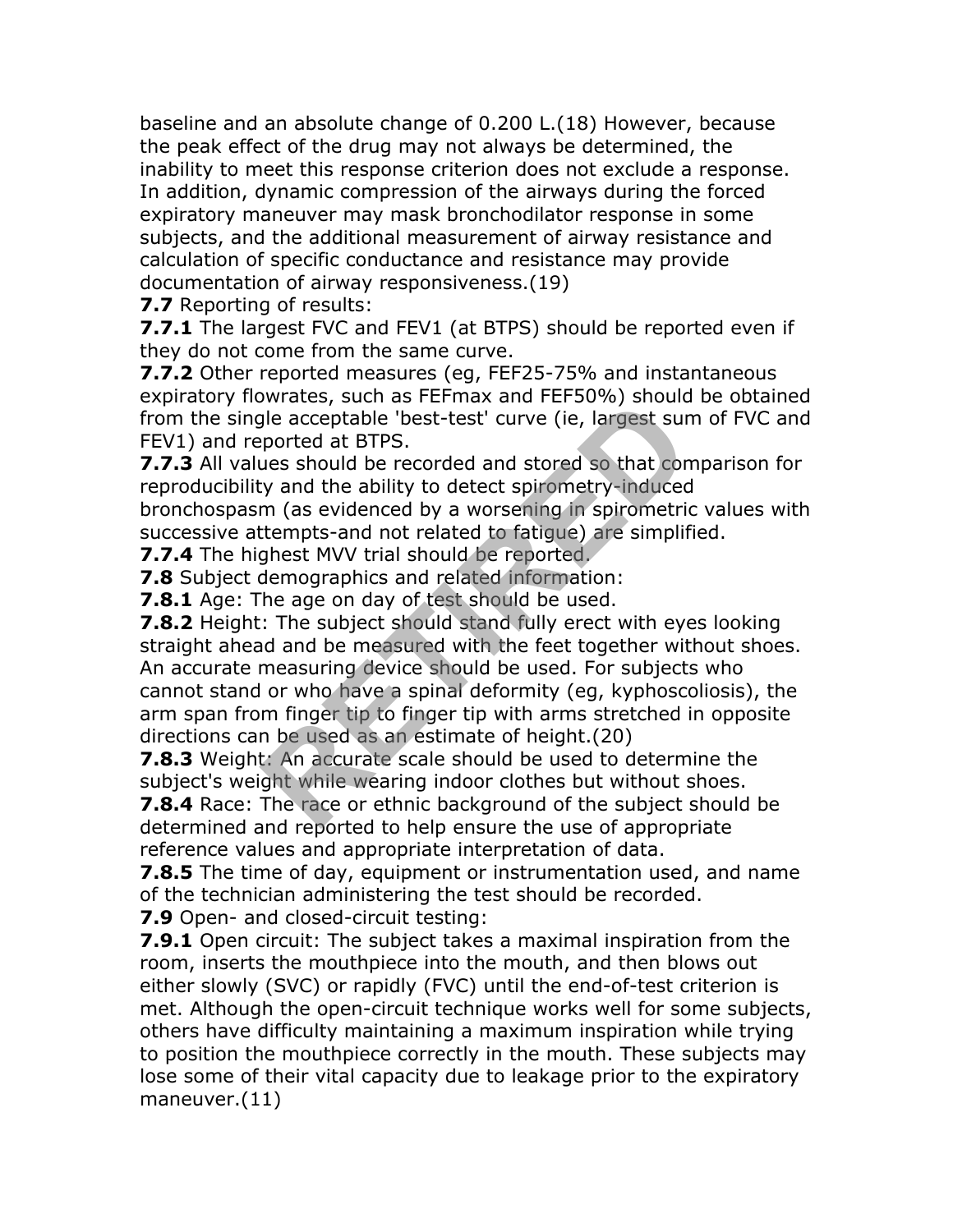**7.9.2** Closed-circuit: The subject inserts the mouthpiece into the mouth and breathes quietly for no more than 5 tidal breaths, takes a maximal inspiration from the reservoir, and then blows out either slowly (SVC) or rapidly (FVC) until the end-of-test criterion is met. This rebreathing technique is preferred if the spirometer system permits because it (1) allows the subject to obtain a tight seal with the mouthpiece prior to inspiration and (2) allows evaluation of the volume inspired.

## **S 8.0 ASSESSMENT OF NEED:**

Need is assessed by determining that valid indications are present. **S 9.0 ASSESSMENT OF TEST QUALITY:**

Spirometry performed for the listed indications is valid only if the spirometer functions acceptably and the subject is able to perform the maneuvers in an acceptable and reproducible fashion. All reports should contain a statement about the technician's assessment of test quality and specify which acceptability criteria were not met. **9.1** Quality control: (21)

**9.1.1** Volume verification (ie, calibration): at least daily prior to testing, use a calibrated known-volume syringe with a volume of at least 3 L to ascertain that the spirometer reads a known volume accurately. The known volume should be injected and/or withdrawn at least 3 times, at flows that vary between 2 and 12 L/s (3-L injection times of approximately 1 second, 6 seconds, and somewhere between 1 and 6 seconds). The tolerance limits for an acceptable calibration are ± 3% of the known volume. Thus, for a 3-L calibration syringe, the acceptable recovered range is 2.91-3.09 L. We encourage the practitioner to exceed this guideline whenever possible (ie, reduce the tolerance limits to  $< \pm 3\%$ ) erformed for the listed indications is valid only<br>unctions acceptably and the subject is able to<br>n an acceptable and reproducible fashion. All r<br>in a statement about the technician's assessm<br>pecify which acceptability crit

**9.1.2** Leak test: Volume-displacement spirometers must be evaluated for leaks daily. One recommendation is that any volume change of more than 10 mL/min while the spirometer is under at least 3-cm-H2O pressure be considered excessive.(22)

**9.1.3** A spirometry procedure manual should be maintained.

**9.1.4** A log that documents daily instrument calibration, problems encountered, corrective action required, and system hardware and/or software changes should be maintained.

**9.1.5** Computer software for measurement and computer calculations should be checked against manual calculations if possible. In addition, biologic laboratory standards (ie, healthy, nonsmoking individuals) can be tested periodically to ensure historic reproducibility, to verify software upgrades, and to evaluate new or replacement spirometers. **9.1.6** The known-volume syringe should be checked for accuracy at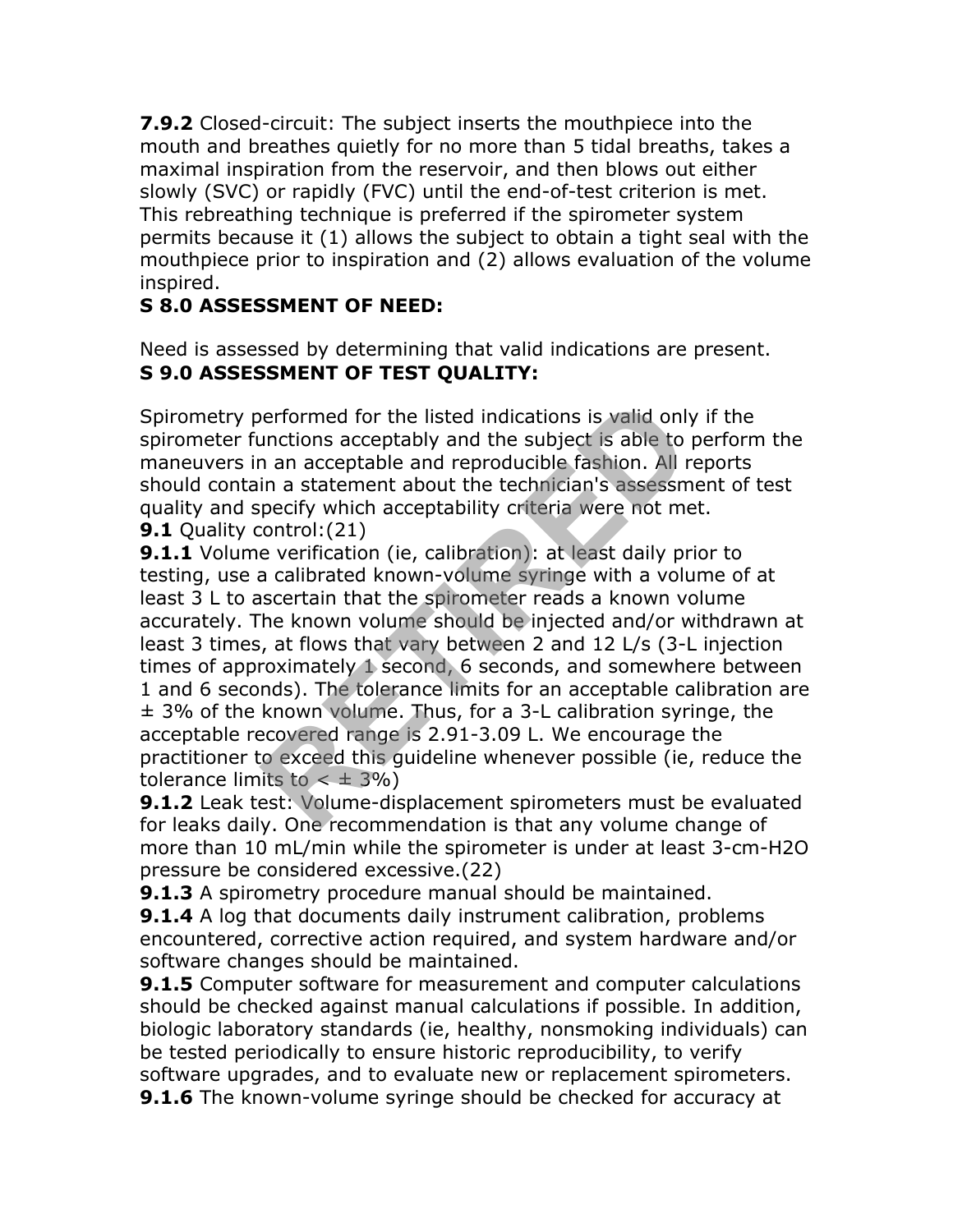least quarterly using a second known-volume syringe, with the spirometer in the patient-test mode. This validates the calibration and ensures that the patient-test mode operates properly.

**9.1.7** For water-seal spirometers, water level and paper tracing speed should be checked daily. The entire range of volume displacement should be checked quarterly.(21)

**9.2** Quality Assurance: Each laboratory or testing site should develop, establish, and implement quality assurance indicators for equipment calibration and maintenance and patient preparation. In addition, methods should be devised and implemented to monitor technician performance (with appropriate feedback) while obtaining, recognizing, and documenting acceptability criteria.

#### **S 10.0 RESOURCES:**

**10.1** Equipment: The spirometer must meet or exceed the requirements proposed by the ATS and must be calibrated appropriately.(3) Spirometers should produce a paper record of volume-time and/or flow-volume displays. Reference values should be appropriate for the population of subjects tested and should be validated by testing a group of healthy, nonsmoking subjects with the same mix of age, gender, and height used in the reference study.(18) **10.2** Personnel: Spirometry should be administered under the direction of a doctor (MD, DO, or PhD) specifically trained in pulmonary function testing. The value of spirometry results can be compromised by poor patient instruction secondary to inadequate technician training. Thus, technicians should have documented training, with continued competency assessments in spirometry administration and recognition of causes for errors encountered in the testing process and a sound understanding of physiologic effects caused by bronchodilators. They should be trained in basic life support and emergency procedures appropriate to the setting.(23) Spirometry can be administered by persons who meet criteria for either Level I or Level II. **RETAINM** International must meet or exceed the sproposed by the ATS and must be calibrated  $\ell$ .(3) Spirometers should produce a paper recent and/or flow-volume displays. Reference value for the population of subjects tes

**10.2.1** Level I: Persons trained in and with demonstrated ability to perform spirometry. Minimum educational requirements for Level-I personnel should be a high school diploma. One or more years of college or equivalent training and strong mathematical skills are encouraged. We recommend that Level-I personnel take an approved training course and have at least 6 months of supervised training. Test quality should be reviewed by Level-II personnel or a physician, with feedback on an ongoing basis.

**10.2.2** Level II: Persons with formal education (2 or more years of college-level studies in biologic sciences and/or mathematics) and training that includes 2 or more years of experience administering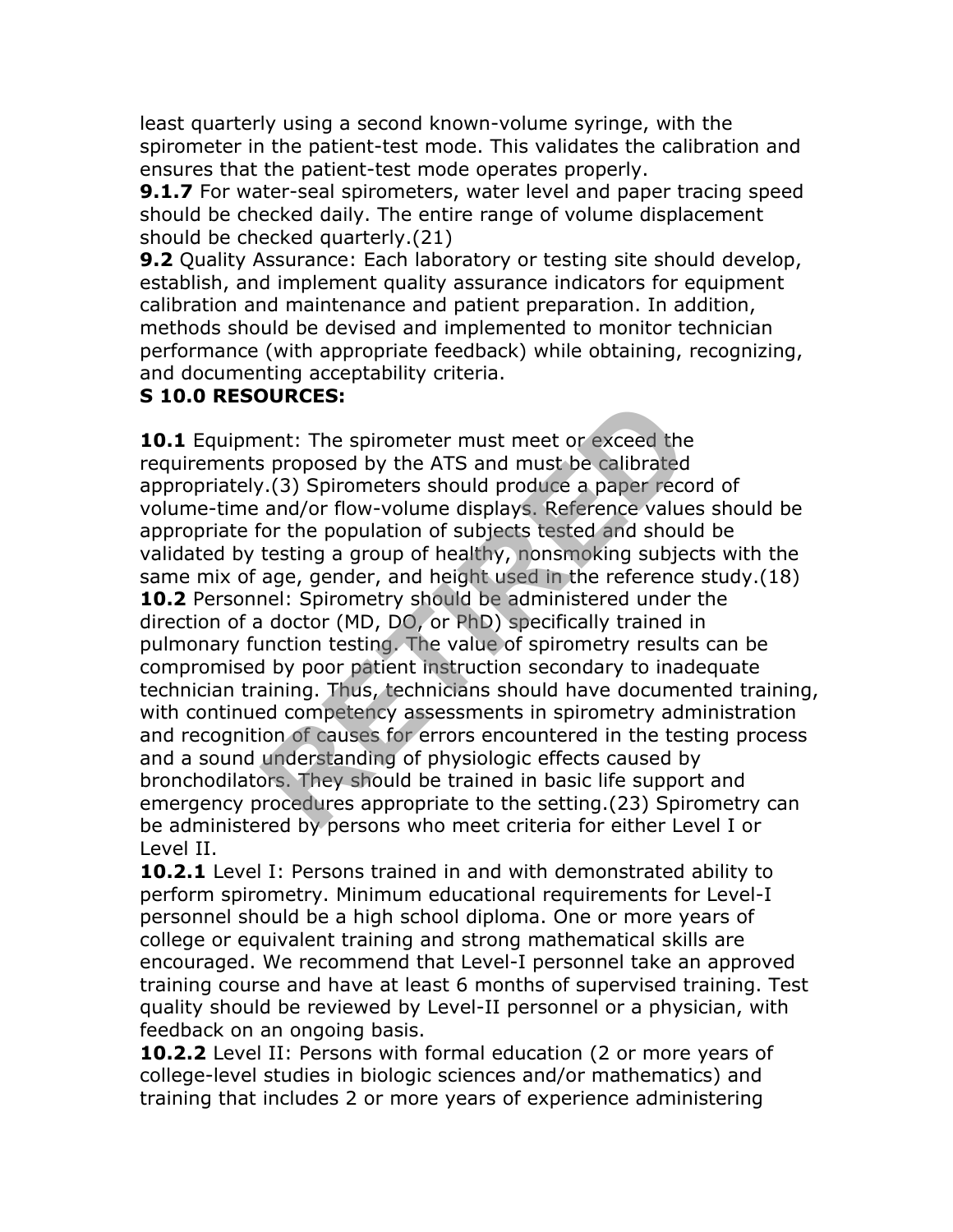spirometry. One of the following credentials is recommended: Certified Respiratory Therapy Technician (CRTT), Registered Respiratory Therapist (RRT), Certified Pulmonary Function Technologist (CPFT), Registered Pulmonary Function Technologist (RPFT).

## **S 11.0 MONITORING:**

The following should be evaluated during the performance of spirometric measurements to ascertain the validity of the results:(3,24)

**11.1** acceptability of maneuver and reproducibility of FVC, FEV1.(25) **11.2** level of effort and cooperation by the subject.

**11.3** equipment function or malfunction (eg, calibration).

**11.4** The final report should contain a statement about test quality.

11.5 Spirometry results should be subject to ongoing review by a supervisor, with feedback to the technologist.(12) Quality assurance and/or quality improvement programs should be designed to monitor technician competency, both initially and on an ongoing basis. an report should contain a statement about cestry results should be subject to ongoing revisith feedback to the technologist. (12) Quality wimprovement programs should be designed mypetency, both initially and on an ongoin

## **S 12.0 FREQUENCY:**

The frequency with which spirometry is repeated should depend on the clinical status of the subject and the indications for performing the test. **S 13.0 INFECTION CONTROL:**

Spirometry is a relatively safe procedure, but the possibility of crosscontamination exists, either from the patient-patient or the patienttechnologist interface. The following guidelines should be applied whenever spirometry is performed.

**13.1** Universal Precautions (26,27) should be applied in all instances in which there is the potential for exposure to blood and body fluids. The appropriate use of barriers (eg, gloves) and handwashing are recommended.(28-30)

**13.2** Due to the nature of forced expiratory maneuvers and the likelihood of coughing when spirometry is performed by subjects who may have active infection with *M. tuberculosis* or other airborne organisms, the following precautions are recommended:

**13.2.1** The room in which spirometry is performed should meet or exceed the recommendations of U.S. Public Health Service(31) for air changes and ventilation. The ideal situation is an area in the testing department specially ventilated for isolation patients and incorporating filtration or ultraviolet decontamination of air. If this is not possible, the patient should be returned to the isolation room as soon as possible or, alternatively, tested at the bedside using an acceptable spirometer.

13.2.2 When procedures involve patients with suspected infectious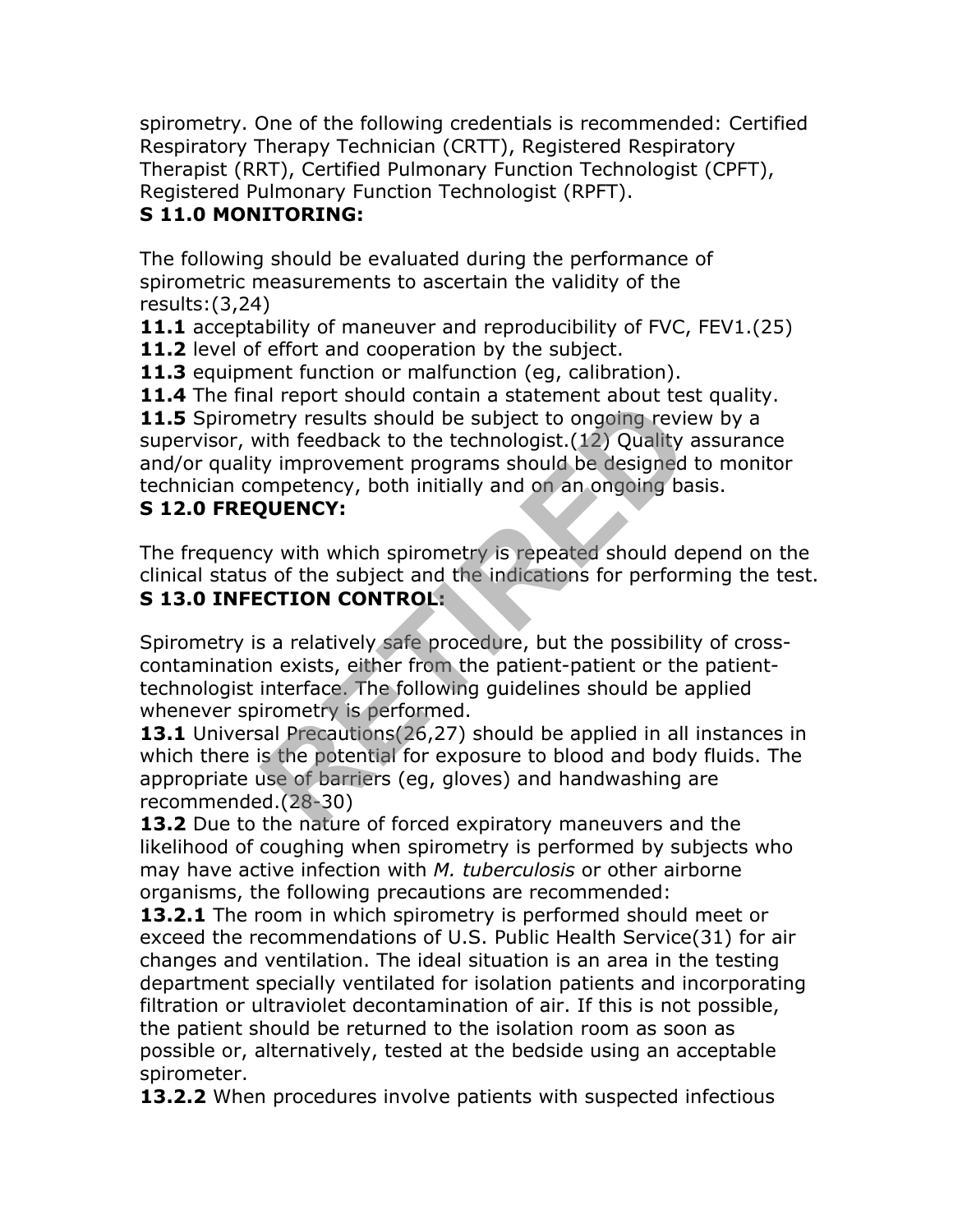airborne diseases, barrier protection (eg, mask or personal respirator meeting regulatory agency requirements) is required.(32)

**13.2.3** The use of gloves or other impermeable barriers is encouraged when contaminated equipment is handled.(3)

**13.2.4** The air in a volume-displacement spirometer should be flushed out at least 5 times between subjects.(3)

**13.2.5** Equipment can be reserved for the sole purpose of testing infected patients (eg, those with *M. tuberculosis* or methicillin-resistant *Staphylcoccus aureus*).

**13.2.6** Infected patients can be tested at the end of the day or week and equipment can then be disassembled and disinfected.

**13.2.7** Special precautions may need to be taken for immunocompromised subjects.

**13.3** The mouthpiece, tubing, and any parts of the spirometer that come into direct contact with the subject should be disposable or be disinfected between patients. It is unnecessary to routinely clean the interior surface of volume-displacement spirometers.

13.3.1 The open-circuit technique (ie, no rebreathing on mouthpiece or through breathing tube) reduces the risk of infection to the patient but not to the technician.(31,32) The mouthpiece should be changed between patients, but it is not necessary to change breathing tube or hose, unless excessive water condensation occurs.(3) Substitute the subjects.<br>
Substitute the subject should be disposed<br>
Exerce contact with the subject should be disposed<br>
Exerce patients. It is unnecessary to routinely<br>
Ce of volume-displacement spirometers.<br>
Depen-circui

**13.3.2** If the closed-circuit technique (subject rebreathes on mouthpiece and through the breathing tube and spirometer) is used, the breathing tube and mouthpiece should be disposed of or disinfected between subjects.(3)

**13.3.3** For flow-sensing systems in which no breathing tube is interposed between the subject and the device, inspiration from the device should be avoided or the flow-sensing element and interior tubing should be disinfected between subjects.

**13.4** Bacteria filters are widely used in pulmonary function laboratories, although the need for such filters and their effectiveness is not well documented. These filters impose added resistance and have been reported to have a statistical but not clinically meaningful effect on pulmonary function test results.(33,34) If in-line filters are used during spirometry, we recommend that the equipment be calibrated with the filter installed and that the filter be discarded after use on a single subject. The use of in-line filters does not eliminate the need for regular cleaning and disinfection and does not guarantee that transmission of disease(s) cannot occur.

*Cardiopulmonary Diagnostics Focus Group:*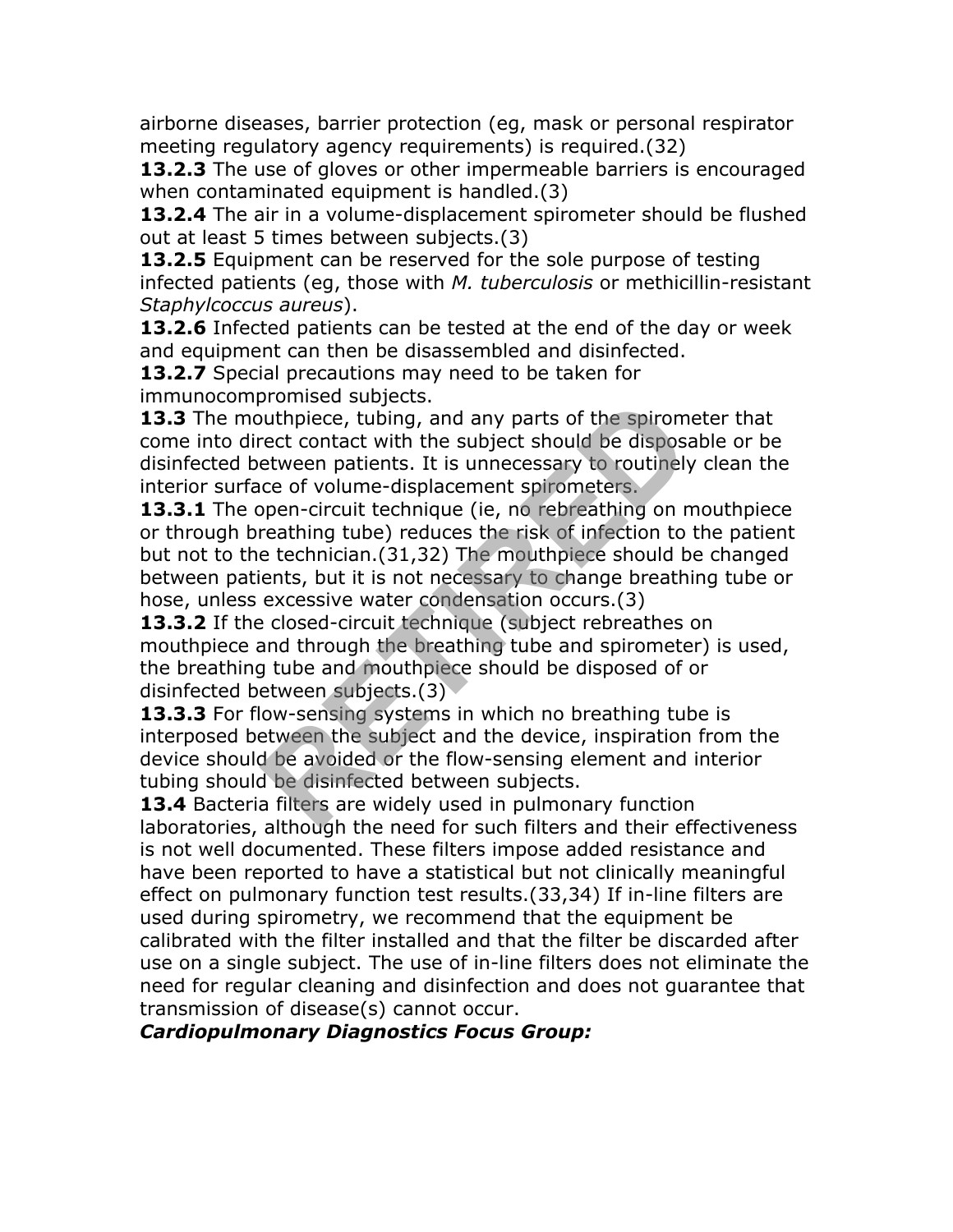*Kevin Shrake MA RRT, Chairman, Springfield IL Sue Blonshine BS RPFT RRT, Lansing MI Robert A Brown BS RPFT RRT, Madison WI Gregg L Ruppel MEd RRT, St Louis MO Jack Wanger MBA RPFT RRT, Denver CO*

## **REFERENCES**

- 1. American Association for Respiratory Care. Clinical practice guideline: spirometry. Respir Care 1991;136: 1414-1417.
- 2. American Thoracic Society. Standardization of spirometry-1987 update. Am Rev Respir Dis 1987;136:1039-1060. Published concurrently in Respir Care 1987;32(11): 1039-1060.
- 3. American Thoracic Society. Standardization of spirometry 1994 update. Am J Respir Crit Care Med 1995;152 (3):1107-1136.
- 4. Ferris BG. Epidemiology standardization project. Am Rev Respir Dis 1979;118(Suppl):7-13).
- 5. American Thoracic Society. Evaluation of impairment/ disability secondary to respiratory disorders. Am Rev Respir Dis 1986;133(6):1205-1209.
- 6. Zibrak JD, O'Donnell CR, Marton K. Indications for pulmonary function testing. Ann Intern Med 1990; 112:793-794.
- 7. Hankinson JL. Pulmonary function testing in the screening of workers: guidelines for instrumentation, performance, and interpretation. J Occup Med 1986;28: 1081-1082. Final Thoracic Society. Standardization of spirons<br>
1. Am J Respir Crit Care Med 1995;152 (3):110<br>
1. Am J Respir Crit Care Med 1995;152 (3):110<br>
1. Am J Respir Crit Care Med 1995;152 (3):110<br>
1. P9;118(Suppl):7-13).<br>
2. A
- 8. Crapo RO. Pulmonary function testing. N Engl J Med 1994;331: 25-30.
- 9. Miller WF, Scacci R, Gast LR. Laboratory evaluation of pulmonary function. Philadelphia: JB Lippincott Co, 1987.
- 10. Montenegro HD, Chester EH, Jones PK. Cardiac arrhythmias during routine tests of pulmonary function in patients with chronic obstruction of airways. Chest 1978;73:133-139.
- 11. Hankinson JL, Bang KM. Acceptability and reproducibility criteria of the American Thoracic Society as observed in a sample of the general population. Am Rev Respir Dis 1991;143(3):516-521.
- 12. Enright PL, Johnson LR, Connett JE, Voelker H, Buist AS. Spirometry in the lung health study: 1. Methods and quality control. Am Rev Respir Dis 1991;143(6): 1215-1223.
- 13. Casaburi R, Adame D, Hong CK. Comparison of albuterol to isoproterenol as a bronchodilator for use in pulmonary function testing. Chest 1991;100:1597-1600.
- 14. Light RW, Conrad SA, George RB. Clinical significance of pulmonary function tests-the one best test for evaluating the effects of bronchodilator therapy. Chest 1977;72:512-516.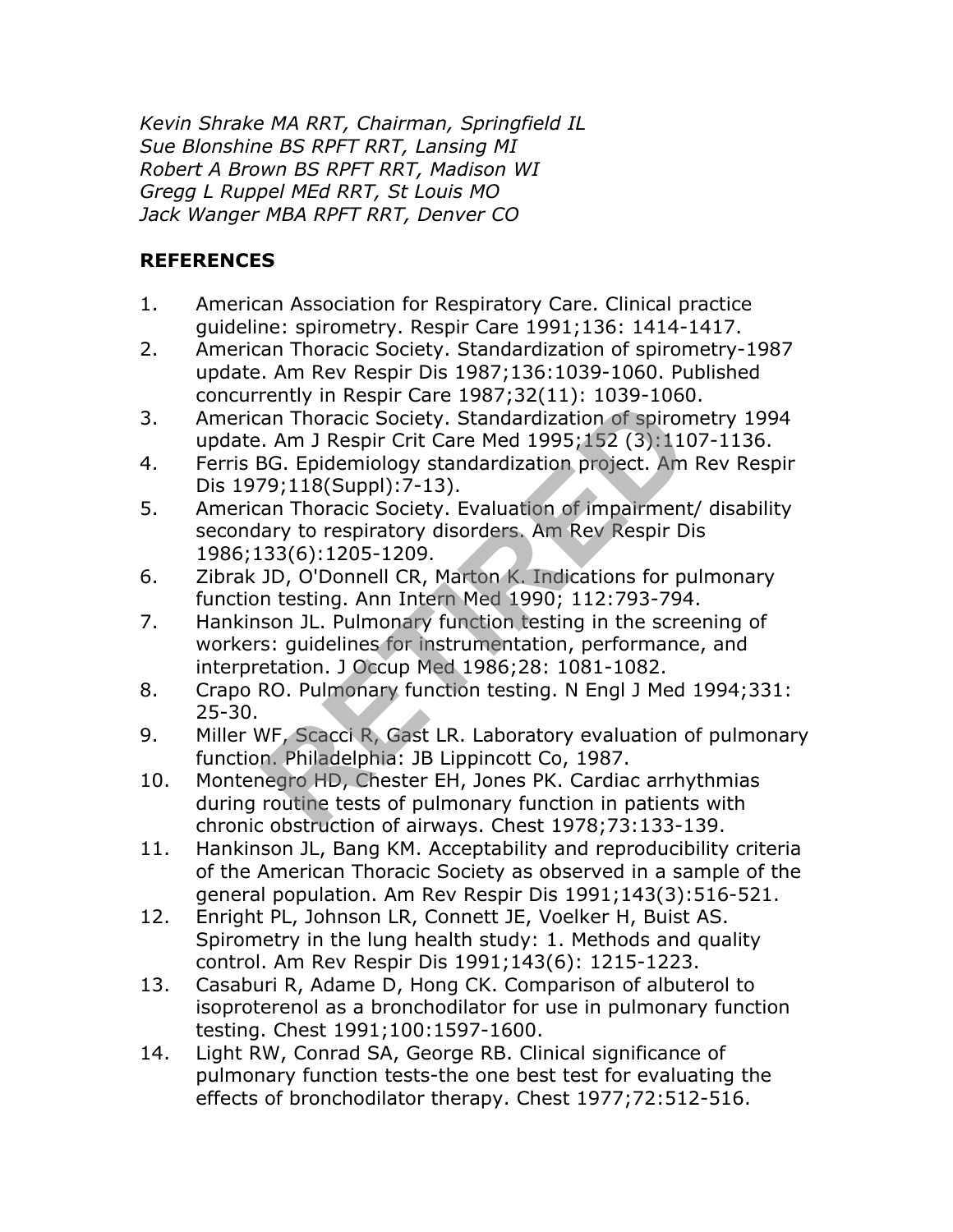- 15. Dales RE, Spitzer WO, Tousignant P, Schechter M, Suissa S. Clinical interpretation of airway response to bronchodilator: epidemiologic considerations. Am Rev Respir Dis 1988;138(2):317-320.
- 16. Shim C. Response to bronchodilators. Clin Chest Med 1989;10:155-164.
- 17. Waalkens HJ, Merkus PJE, can Essen-Zandvliet EEM, et al, Assessment of bronchodilator response in children with asthma. Eur Respir J 1993;6:645-651.
- 18. American Thoracic Society Workshop on Lung Function Testing, Becklare M, Crapo RO, co-chairpersons. Lung function testing: selection of reference values and interpretative strategies. Am Rev Respir Dis 1991;144 (5):1202-1218.
- 19. American Association for Respiratory Care. Clinical practice guideline: assessing response to bronchodilator therapy at point of care. Respir Care 1995;40: 1300-1307.
- 20. Hepper NGG, Black LF, Fowler WS. Relationship of lung volume to height and arm span in normal subjects and in patients with spinal deformity. Am Rev Respir Dis 1965;91:356-362.
- 21. McKay RT, Lockey JE. Pulmonary function testing: guidelines for medical surveillance and epidemiological studies. Occup Med 1991;6:43-57.
- 22. Morris AH, Kanner RE, Crapo RO, Gardner RM. Clinical pulmonary function testing: a manual of uniform laboratory procedures, 2nd ed. Intermountain Thoracic Society, 1984, Salt Lake City. Spin Dis 1331,144 (3).1202 1210.<br>
an Association for Respiratory Care. Clinical p<br>
ne: assessing response to bronchodilator thera<br>
. Respir Care 1995;40: 1300-1307.<br>
NGG, Black LF, Fowler WS. Relationship of lu<br>
ht and arm
- 23. American Association for Respiratory Care. Clinical practice guideline: resuscitation in acute care hospitals. Respir Care 1993;38(11):1169-1200.
- 24. Glindmeyer HW, Jones RN, Barkman HW, Weill H. Spirometry: quantitative test criteria and test acceptability. Am Rev Respir Dis 1987;136(2):449-452.
- 25. Shigeoka JW. Calibration and quality control of spirometer systems. Respir Care 1983;28(6):747-753.
- 26. Centers for Disease Control. Update: universal precautions for prevention of transmission of human immunodeficiency virus, hepatitis B virus, and other blood borne pathogens in health care settings. MMWR 1988;37: 377-388.
- 27. Centers for Disease Control. Summary: recommendations for preventing transmission of infection with human T-lymphotrophic virus type III/lymphadenopathy-associated virus in the workplace. MMWR 1985; 34:681,686, 691-695.
- 28. Garner JS, Favero MS. CDC guidelines for the prevention and control of nosocomial infections: guideline for hand washing and